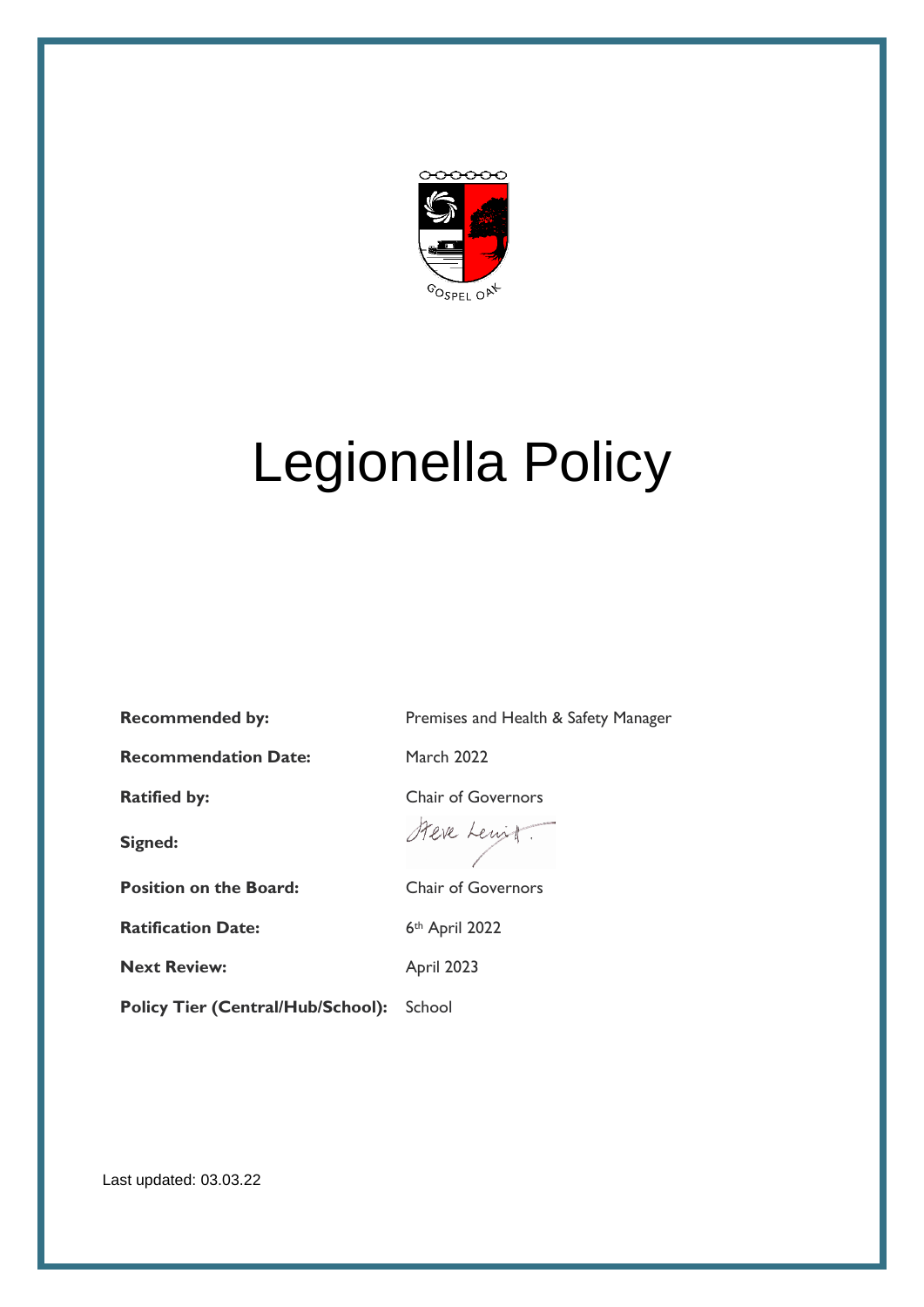# **Contents:**

#### **[Statement of intent](#page-2-0)**

- 1. [Legal Framework](#page-3-0)
- 2. Definitions
- 3. Principal / Premises and Health and Safety Manager Responsibilities
- 4. [Communication](#page-3-1)
- 5. [Identification and Sources of Risk](#page-4-0)
- 6. [Management of Risk](#page-4-1)
- 7. [Prevention and Control Measures](#page-5-0)
- 8. [Responsibilities of all staff](#page-6-0)
- 9. Record Keeping
- 10. Audit
- 11. Policy Review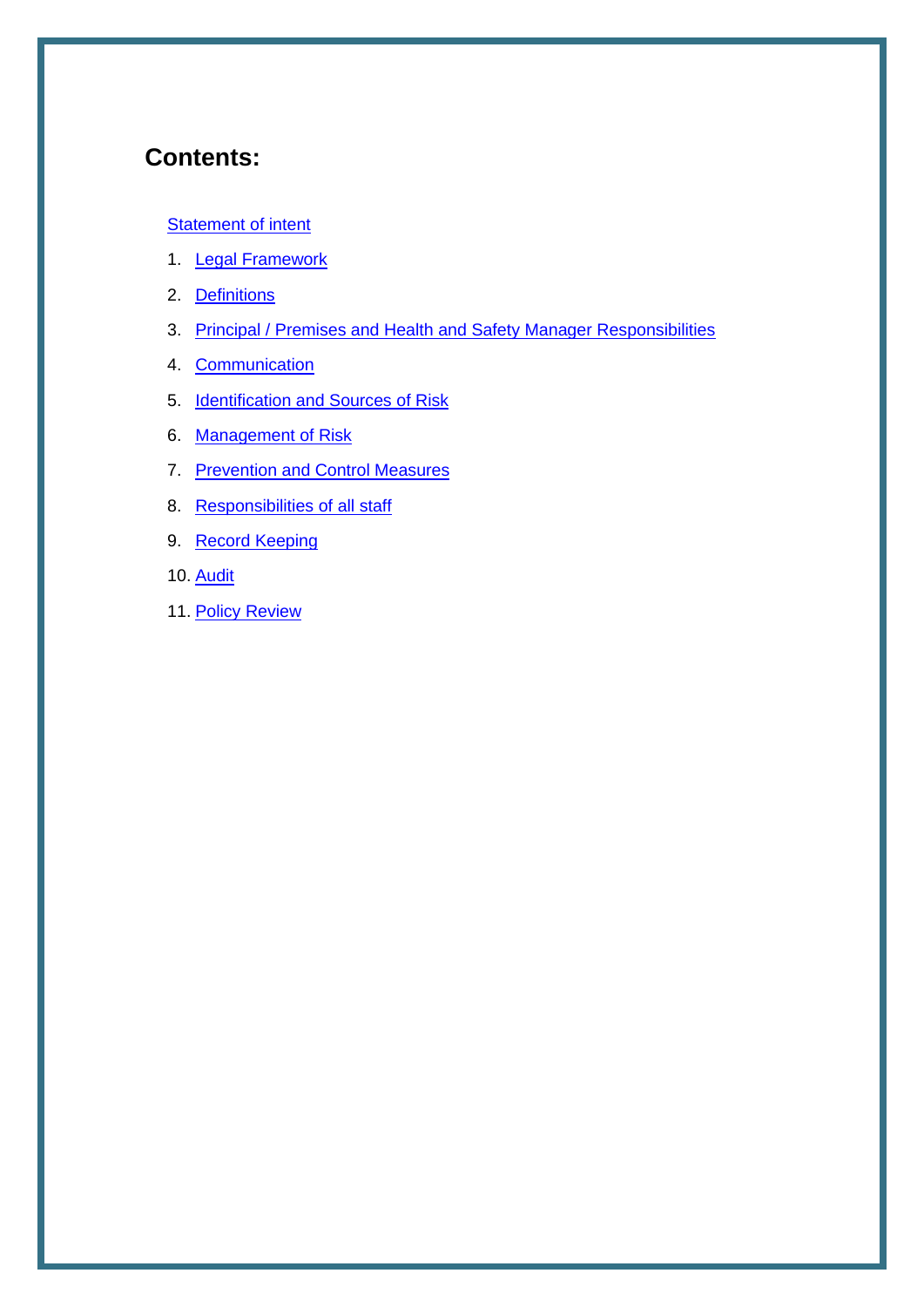### <span id="page-2-0"></span>**Statement of intent**

**Gospel Oak School** understands the importance of protecting the health and safety of all its employees and pupils.

Employers are required under the Health and Safety at Work Act (1974) to do what is reasonably practicable to ensure the health and safety of employees and others who may be affected by their activities. The requirements for the statutory provisions of the Management of Health and Safety at Work Regulations 1999 and the Control of Substances Hazardous to Health Regulations 2002 (Amended 2004) have been considered when writing this policy.

The purpose of this policy is to state how The Gospel Oak School deals with the requirements under the Control of Substances and Hazardous to Health Regulations 2002 (Amended 2004) and in Following the L8 Approved Code Of Practice: Legionnaires' disease: The control of Legionella bacteria in water systems / HSG274.

In accordance with the regulations, the school has created this policy to ensure that all members of staff are aware of their roles and responsibilities for preventing ill health as a result of hazardous substances, and that adequate control measures are implemented and monitored at the school.

The main aims of this policy are:

- To assess any areas that may have a risk of legionella in the school and the impact they may have on health.
- To implement appropriate control measures to manage identified risks.
- To regularly monitor control measures and ensure that they are adequate, including the review of control equipment.
- To regularly monitor the extent to which staff and pupils are exposed to hazardous substances and conduct health surveillance where necessary.
- To provide training for members of staff on the hazards, risks and precautions needed for effective control.

This policy is applicable to all full-time, part-time and supply staff, pupils, contractors, volunteers, and work placement students.

Signed by:

**Principal Date:** 

**Chair of governors** Date: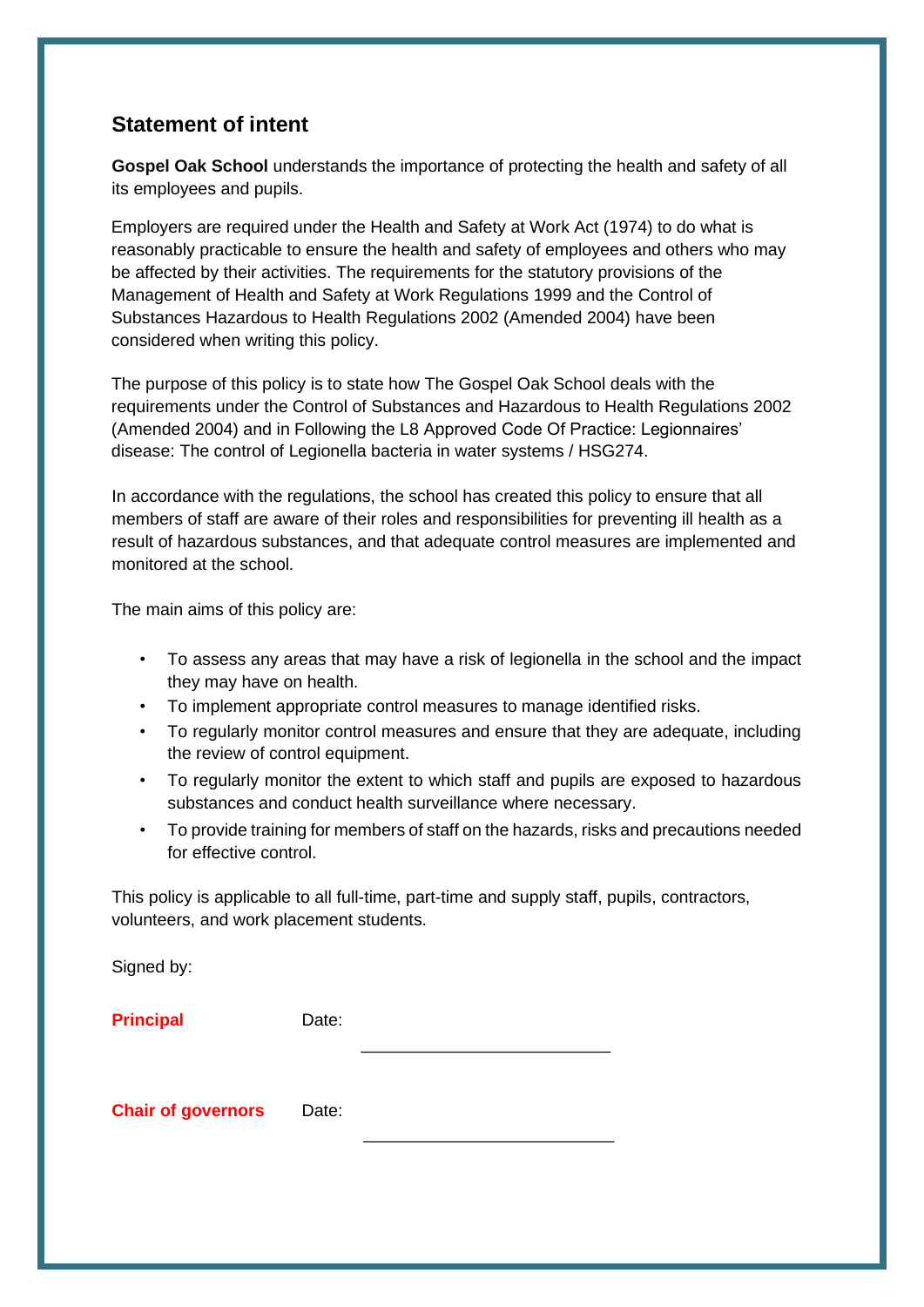### <span id="page-3-0"></span>**1. Legal Framework**

- 1.1. This policy has due regard to the related statutory legislation, including but not limited to the following:
	- The Health and Safety at Work etc. Act 1974
	- The Control of Substances Hazardous to Health Regulations 2002 (as amended 2004)
- 1.2. This policy will also have due regard to the following guidance:
	- L8 Approved Code of Practice
	- HSE (2012), 'Working with substances hazardous to health'

1.3. This policy will be implemented in conjunction with the following

policies:

- **Health and Safety Policy**.
- **COSHH Policy**

### **2. Definitions**

2.1. The Control of Substances Hazardous to Health Regulations, 2002 (Amended 2004) and the L8 ACoP sets out in detail the duties laid upon employers and employees in respect to the control of Legionella bacteria in water systems. This Policy outlines the responsibilities to ensure that these guidelines are met.

### **3. Principal and PHSM Responsibilities**

- <span id="page-3-1"></span>3.1. The Principal / PHSM oversees the day-to-day implementation of this policy and ensures that all members of staff are fully aware of their roles and responsibilities, as well as the necessary control measures they are required to undertake.
	- 3.2. Statutory duty for compliance with these regulations and ACoPs:

Principal of Gospel Oak School

3.3. Designated Responsible Person – Premises and Health and Safety Manager

Nominated duties to responsible person – Head of Estates CRST

3.4. The Principal / PHSM ensures that all members of staff receive effective COSHH / L8 training.

### **4. Communication**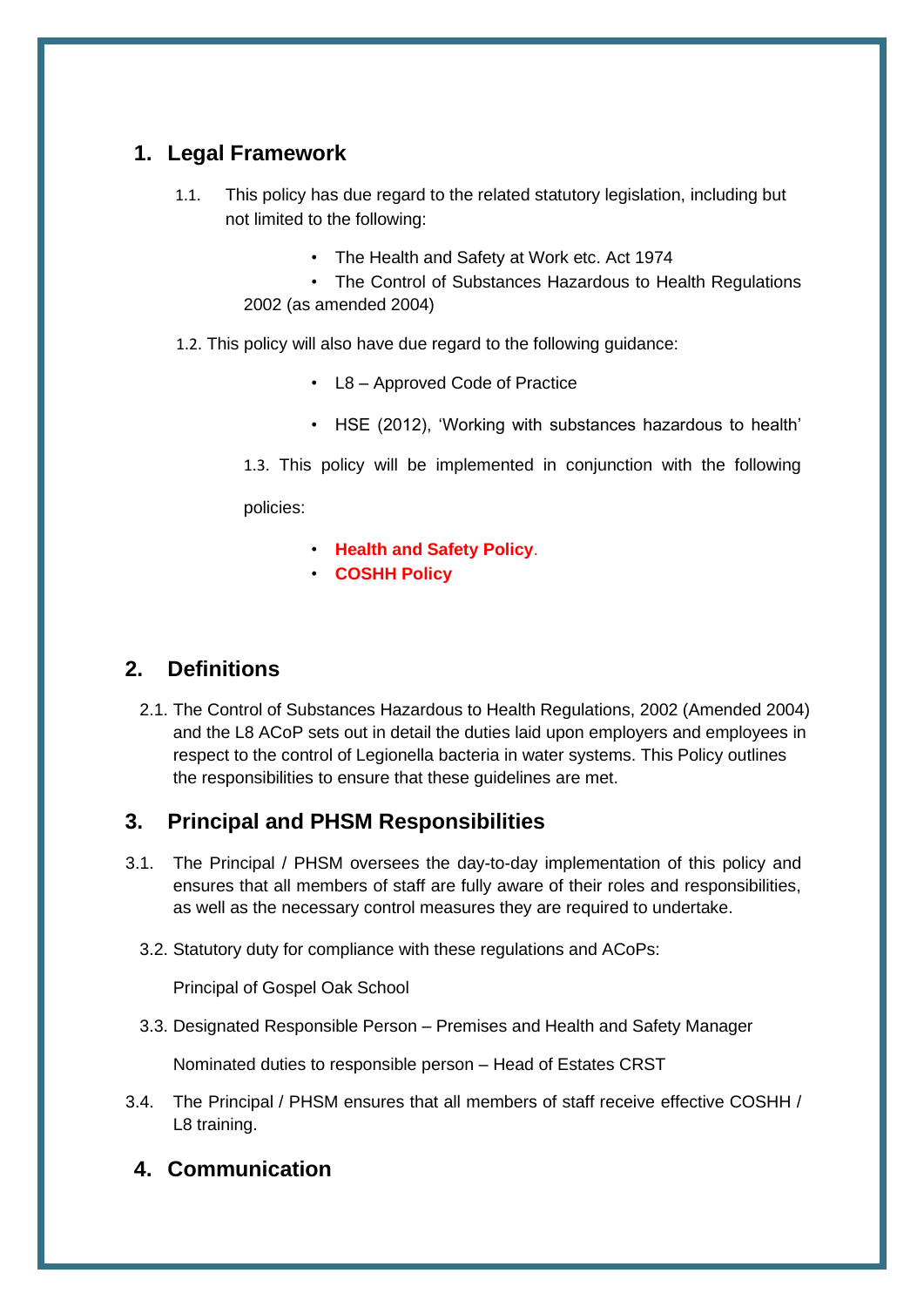<span id="page-4-0"></span>4.1. The Premises and Health and Safety Manager will communicate all Health and Safety Matters to the Head of Estates CRST and the Principal. The Principal is responsible for communicating this to the Governors.

#### **5. Identification and sources of risk**

<span id="page-4-1"></span>The following steps have been adopted by the Gospel Oak School in line with HSE guidance to ensure that compliance is met throughout its site:

- 5.1.1. A Risk Assessment is carried out on a two-yearly basis. The Gospel Oak School has chosen to use a dedicated external contractor to fulfil this duty (Integrated Water Systems).
- 5.1.2. The risk assessment is recorded, and a copy kept on file in the Premises and Health and Safety Managers Office. The Risk Assessment includes the following:
- 5.1.3. Management responsibilities, including the competent person
- 5.1.4. A description of the system
- 5.1.5. Competence and training of the key personnel
- 5.1.6. Identification of potential risk sources
- 5.1.7. Control measures to minimise risk
- 5.1.8. Monitoring, inspection, and maintenance procedures
- 5.1.9. Records of the monitoring results and inspection checks carried out
- 5.1.10. Arrangements to review the risk assessment

#### **6. Management of Risk**

6.1. The Gospel Oak School has appointed the Premises and Health and Safety Manager as the competent person. A member of the Estates team has received the appropriate internal training to cover this duty in the event of absence

(The definition of a competent person, often known as the responsible person, is someone with sufficient authority, competence, necessary skills, knowledge of the system, and experience.)

6.2. The competent person shall ensure that all necessary checks, monitoring and maintenance on the water systems are carried out throughout the year.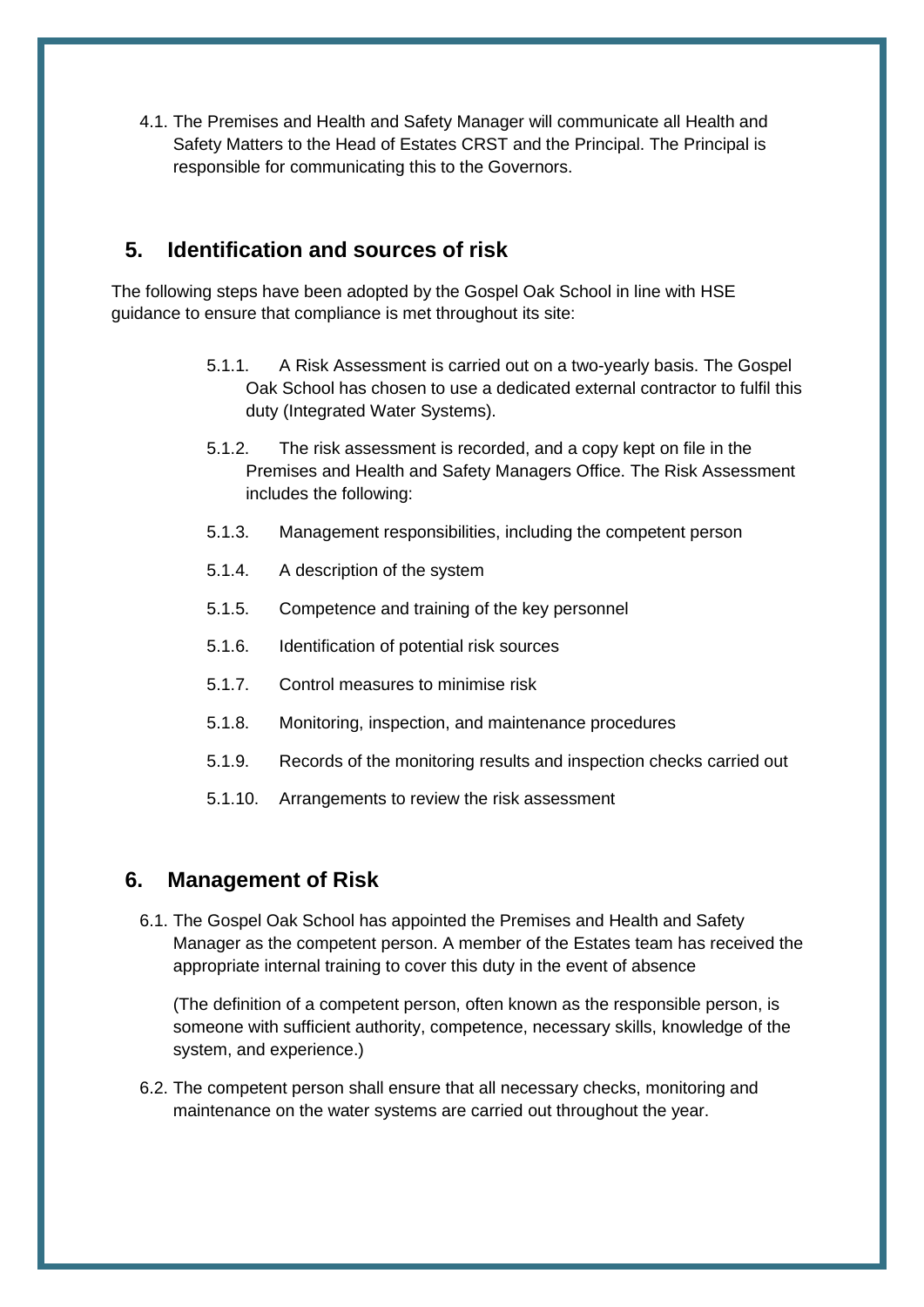#### **7. Prevention and Control Measures**

- 7.1. The water system has been designed in such a way as to minimise the risk of growth and multiplication of legionella.
- 7.2. The following monitoring and maintenance processes are followed and recorded on the online data base and water hygiene logbook.
- 7.3. Weekly Tasks:

Flushing of Infrequently Used outlets

7.4. Monthly Tasks:

Hot water temperature checks at different sentinel points

Checking of Calorifier Flow Temperature

Point of Use Heater – check water temperature

Cold Water temperature checks at different sentinel points

7.5. Quarterly Tasks:

Dismantle, clean, and descale shower heads

7.6. Annual tasks:

Inspection of Calorifier

Inspection of cold-water storage tanks

Disinfection and clean of cold-water storage tanks

Check thermal insulation on cold water storage tanks

Inspect whether TMV's are required if not remove.

Water Quality Tests carried out. (6 monthly sampling)

### **8. Responsibilities of all members of staff**

- <span id="page-5-0"></span>8.1. All members of staff are responsible for familiarising themselves with this policy.
- 8.2. All members of staff are required to attend L8 training sessions where required by their role.
- 8.3. All members of staff ensure they are available for health surveillance and report any health and safety concerns to the PHSM immediately.
- **9. Record keeping**